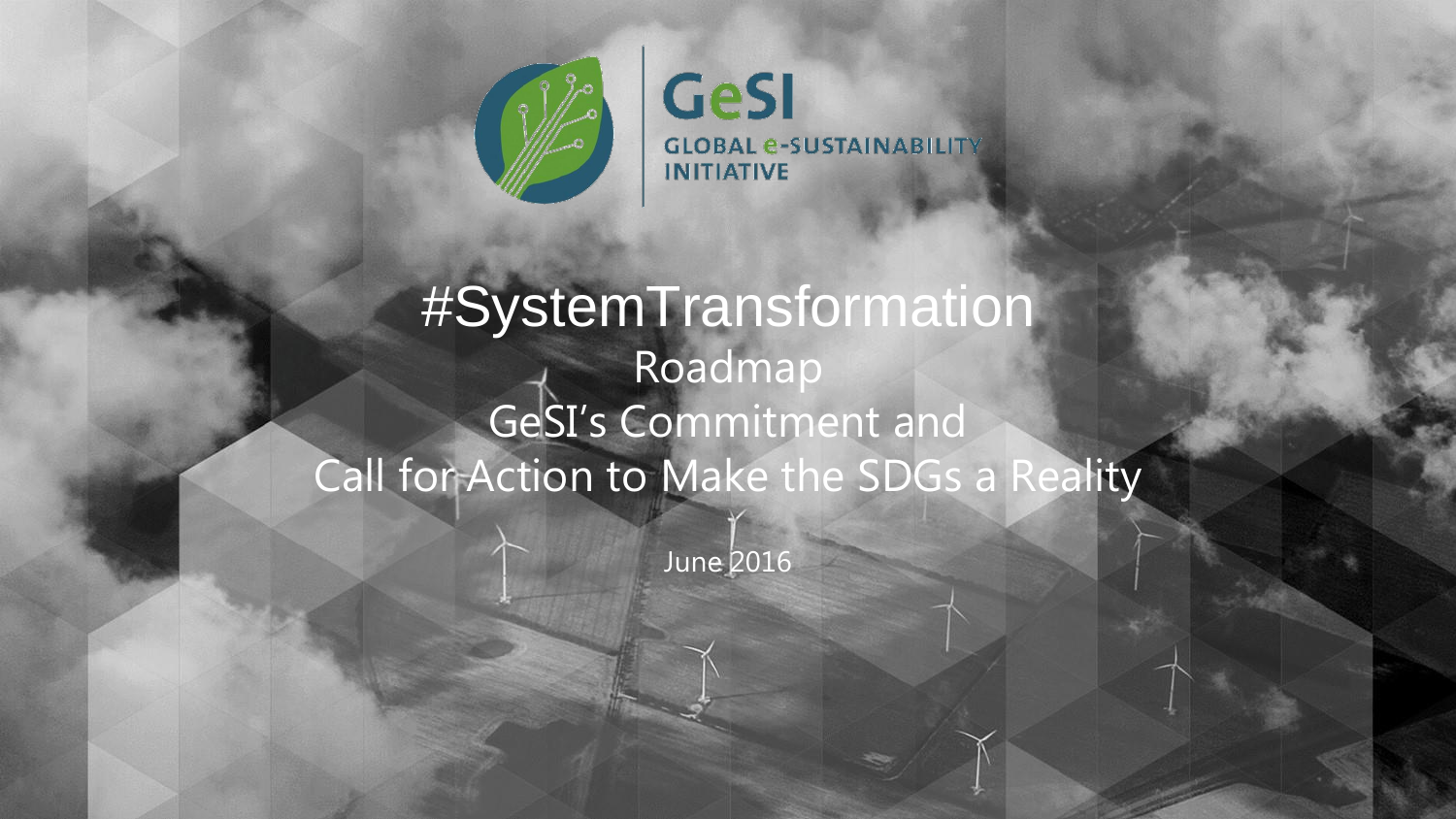Three categories of barriers need to be overcome to harness the transformative power of digital solutions for SDG achievement

## **Rules of the Game**



- Inadequate regulatory environment in all regions, e.g., over-regulation of ICT sector in developed regions
- Limited awareness about digital solutions' potential towards SDG achievement among other stakeholders in all regions

# **Supply**

**E.g.,** 

- Lack of available capital for financing in all regions
- Lack of integrated standards across technologies in all regions

## **Demand**

### **E.g.,**

- Lack of ICT skills in all regions
- Low affordability of ICT solutions in developing regions and least developed countries



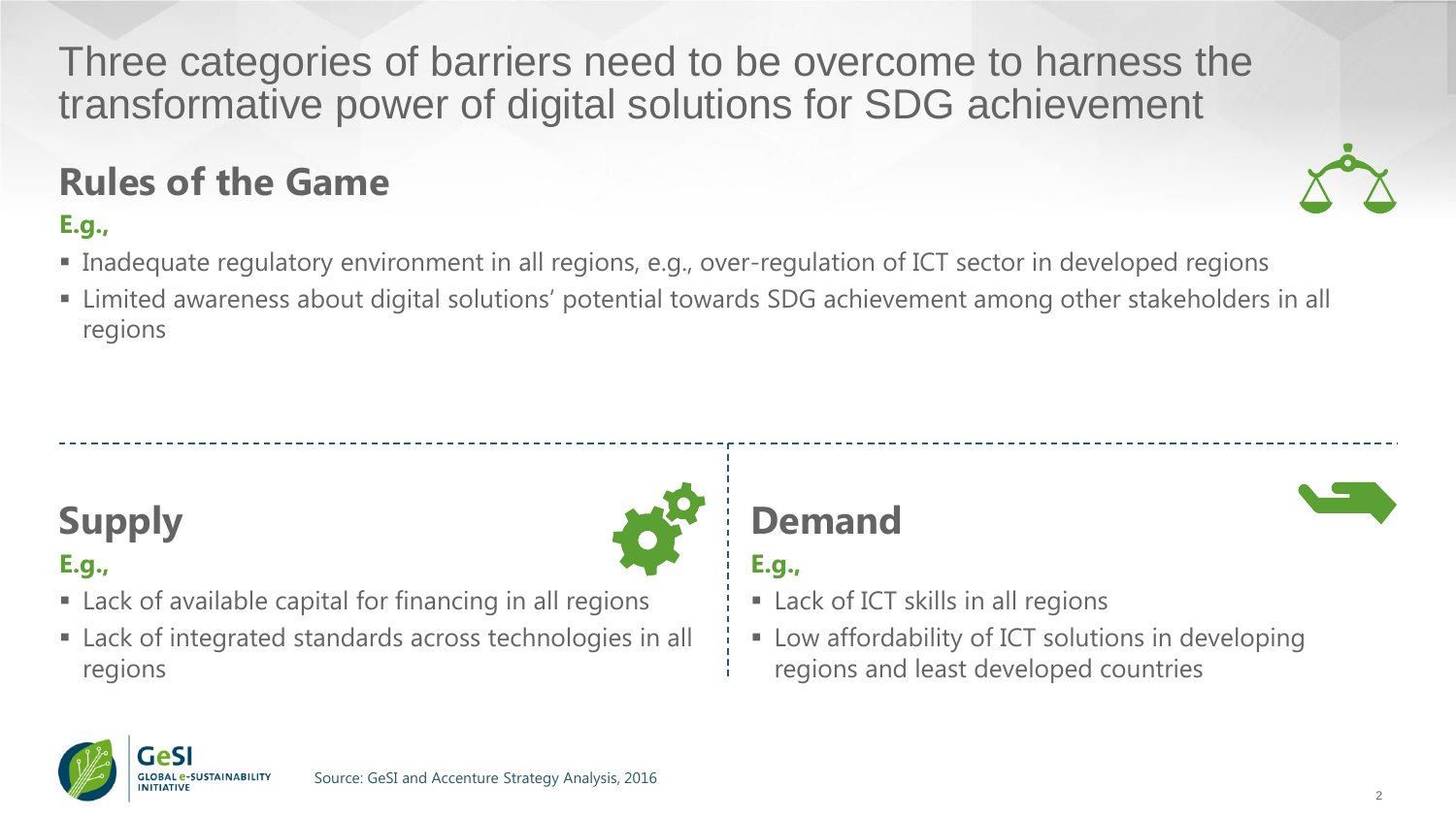GeSI calls for joint action to overcome barriers and harness the transformative power of digital solutions for SDGs

## **Partnerships for joint action**

#### **ICT industry, e.g.,**

- Raising stakeholders' awareness of the potential of digital solutions towards SDG achievement and supporting stakeholders to engage
- **Engage with policy makers and other relevant** stakeholders to create a market environment that works towards realizing the SDGs
- **Fostering cross-industry collaboration and** partnerships to boost positive private sector impact
- **IMPROVING THE REVALUATE:** Improving the relevance of services towards SDG achievement, e.g., by adapting business models to low-income customers
- Taking responsibility on possible concerns about digital solutions' societal impact, e.g. digital trust

#### **Policy makers**

 e.g., improving ease of doing business and raise digital literacy rates through education

#### **Multilaterals**

 e.g., establishing risk-sharing mechanisms via Public-Private Partnerships and enable multistakeholder dialogues

#### **Businesses from other industries**

■ e.g., collaborating to support the conversion of international standards

#### **NGOs and donor organizations**

 e.g., developing new and innovative projects that harness the potential of digital solutions for improving peoples lives, especially in resource constraint and marginalized environments





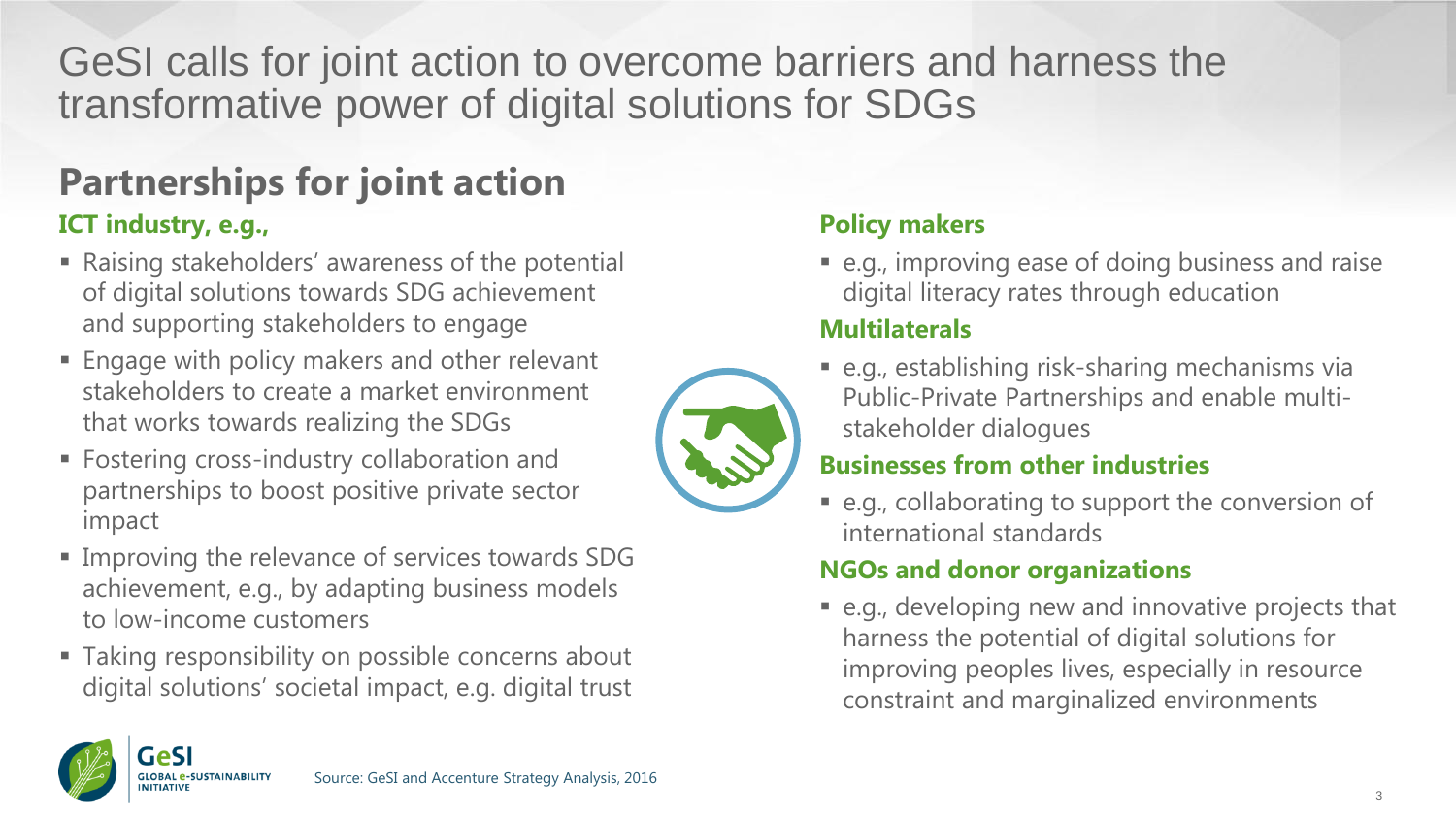GeSI has made three strong commitments and will make the SDG agenda its central framework for action up to 2030

### → To **steer the transformation** GeSI will monitor and transparently report ICT industry progress towards SDG achievement

### $\rightarrow$  To **maximize positive impact on SDGs** GeSI will support its members to scale the digital solutions that are most required for SDG achievement

### $\rightarrow$  To foster responsibility and engagement GeSI will develop principles for ICT industry responsibility and build and nurture strong partnerships for SDG achievement

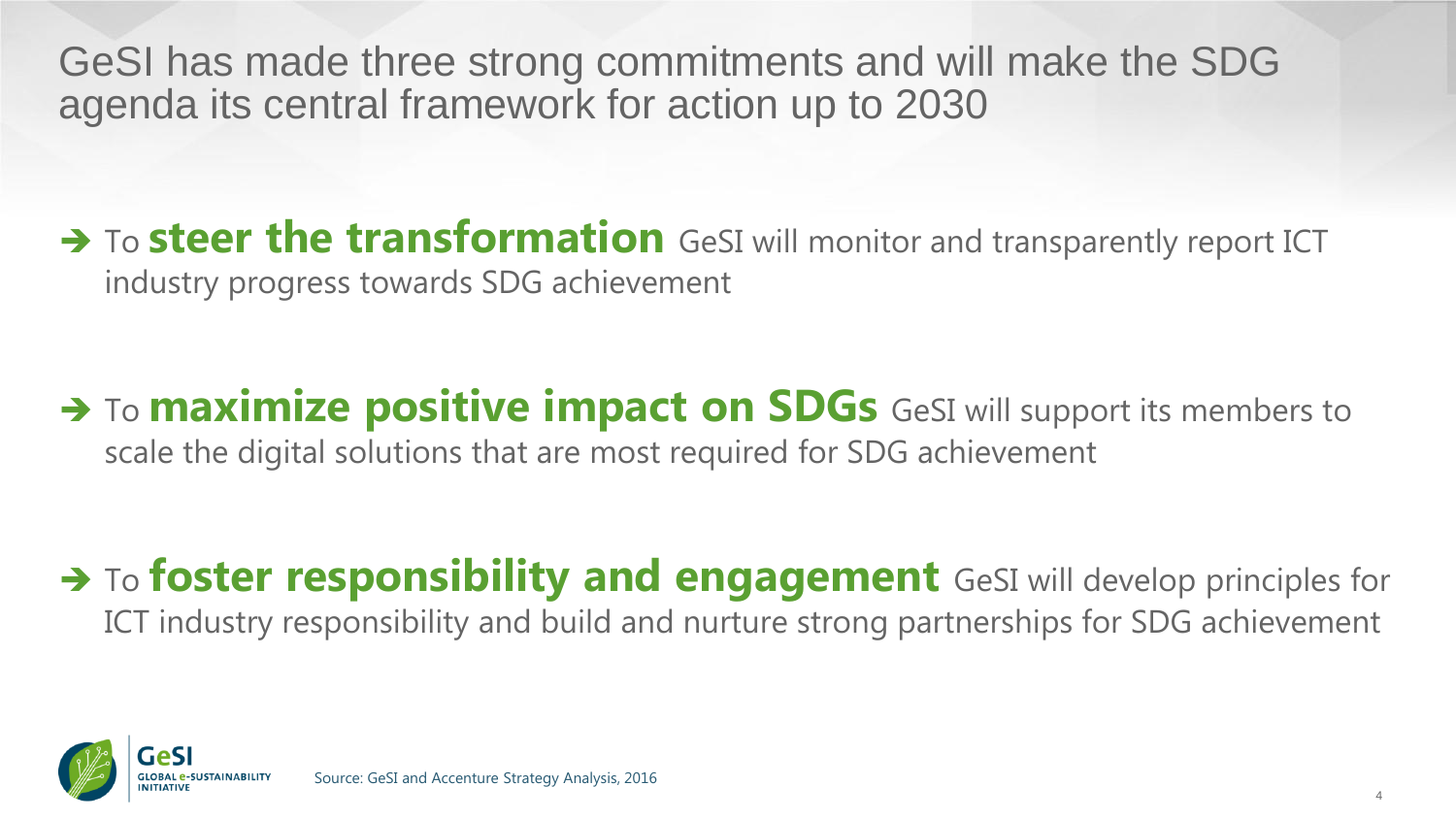GeSI's roadmap moves from shaping the approach, to pilot delivery, to supporting impact at scale

**System Transformation through digital solutions**

**Shape GeSI** approach to monitor, report and drive ICT industry impact on SDGs, raise awareness, launch industry responsibility principles

**Start delivering, report** on progress, strengthen partner engagement, host first SDG event, and roll-out support for GeSI members' activities across all prioritized SDGs

**Scale impact**, continue to monitor and report impact, celebrate successes, adjust activity priorities, boost partnership engagement to catalyze digital solutions' full potential



Achieve a sustainable world by 2030 with all SDGs realized through responsible digital transformation

2016 2017 2018-2030 **Time**